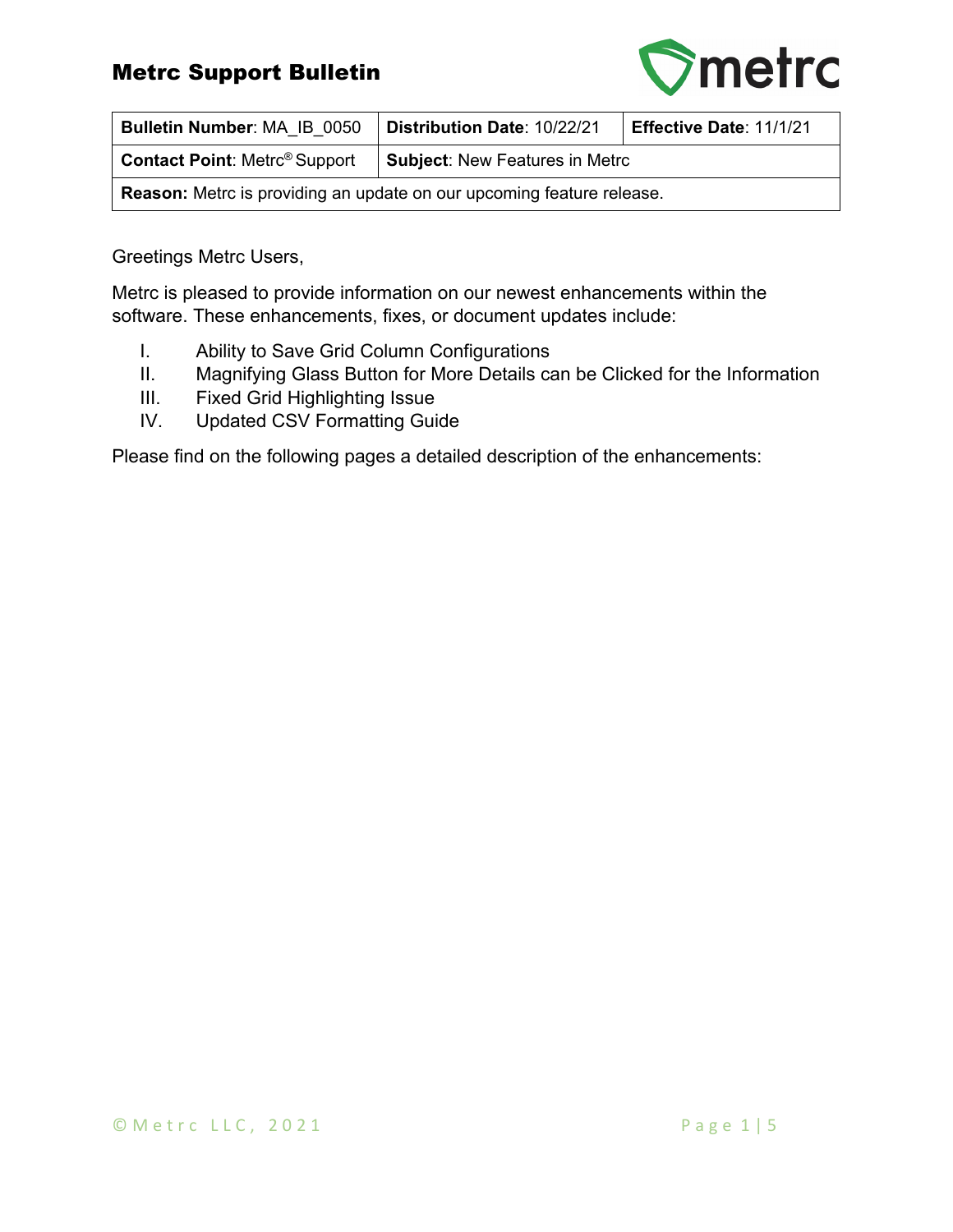### Metrc Support Bulletin



## **Save Grid Configurations**

All users will now be able to save their grid configurations in Metrc. This functionality means that if the same user edits the columns shown/hidden for a particular screen (Plants, Packages, Transfers, etc.), the same columns will appear when the user logs into that account. This functionality will even work when logging into different computers.

To turn on this feature, select the User Profile option under the profile dropdown on the top navigational bar. This step is shown below in **Figure 1**.



**Figure 1: Navigate to User Profile**

Once on the screen, the option to save grid configurations remotely can be seen under the User Preferences section of the page. If turning on the functionality to save the grid configurations, enable it by checking the box and saving the profile. This new option is shown below in **Figure 2**.

| Save grid configurations <sup>[2]</sup><br>remotely $\square$ | <b>User Preferences</b>      |
|---------------------------------------------------------------|------------------------------|
|                                                               | Save Profile<br>Undo Changes |

**Figure 2: Save Grid Configurations Option**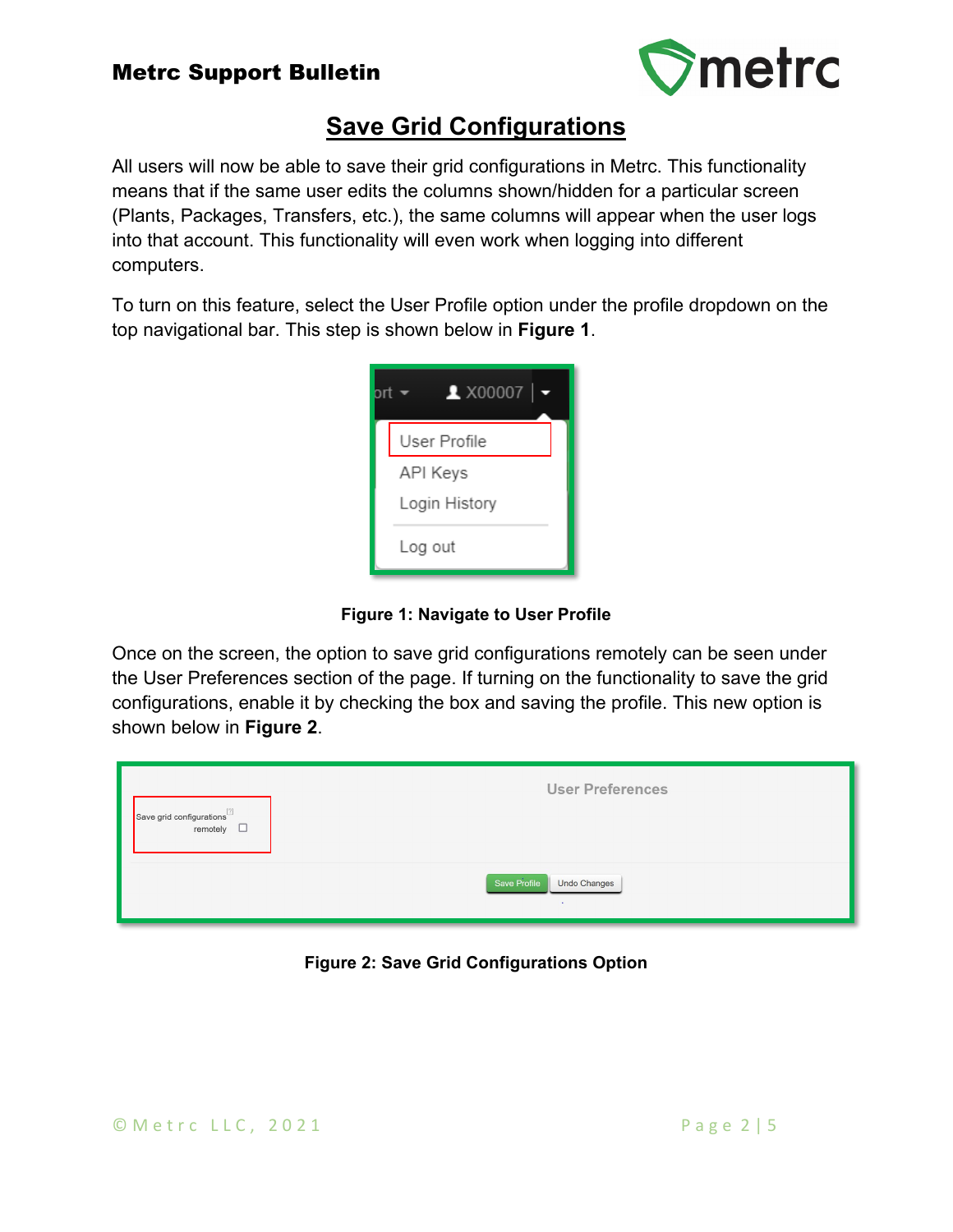

## **Clickable Additional Details Button**

Users will now be able to view additional details about packages and harvests by selecting the magnifying glass symbol instead of hovering over it. The button for all package details is shown below in **Figure 3.** Please note that information will still be accessible by hovering over the magnifying glass.

| Buds (bulk by<br>$\mathbf{Q}$ <b>E</b> ABCDEF012345670000015169<br>ABCDEF012345670000015161<br>qm |
|---------------------------------------------------------------------------------------------------|
|---------------------------------------------------------------------------------------------------|

#### **Figure 3: Click on the Additional Details Button**

By clicking this button, this will trigger the full package details window that will not disappear once the mouse is moved from magnifying glass button as it did previously. An example of this window is shown below in **Figure 4**.

| $\times$<br>ABCDEF012345670000015169 |                          |                                    |              |                                        |            |  |  |
|--------------------------------------|--------------------------|------------------------------------|--------------|----------------------------------------|------------|--|--|
| Type                                 | Product                  | <b>Unit Volume</b>                 | N/A          | Process Val. Sample                    | <b>No</b>  |  |  |
| <b>Source Harvest(s)</b>             | N/A                      | <b>Unit Weight</b>                 | N/A          | <b>Product Requires Remediation No</b> |            |  |  |
| <b>Source Package(s)</b>             | ABCDEF012345670000015161 | <b>Unit Quantity</b>               | N/A          | <b>Contains Remediated Product</b>     | <b>No</b>  |  |  |
| Location                             | N/A                      | <b>Item Serving Size</b>           | N/A          | <b>Administrative Hold</b>             | <b>No</b>  |  |  |
| <b>Location Type</b>                 | N/A                      | Item Supply Duration Days          | N/A          | Packaged By                            | 060-X0001  |  |  |
| <b>Patient</b>                       | N/A                      | Quantity                           | 200q         | <b>Packaged Date</b>                   | 09/10/2018 |  |  |
| Item                                 | Buds (bulk by gm)        | Note                               | N/A          | <b>Received Date</b>                   | N/A        |  |  |
| Item From License No.                | N/A                      | <b>Production Batch</b>            | <b>No</b>    | <b>Received From License</b>           | N/A        |  |  |
| <b>Item From Facility</b>            | N/A                      | <b>Source Production Batch(es)</b> | N/A          | <b>Received From Facility</b>          | N/A        |  |  |
| Category                             | <b>Buds</b>              | <b>Trade Sample</b>                | <b>No</b>    | <b>Status</b>                          | Active     |  |  |
| <b>Item Strain</b>                   | <b>Blu Kayote</b>        | <b>Donation</b>                    | <b>No</b>    |                                        |            |  |  |
| <b>Unit CBD Percent</b>              | N/A                      | <b>Source Package Donation</b>     | <b>No</b>    |                                        |            |  |  |
| Unit CBD Content                     | N/A                      | Donation License No.               | N/A          |                                        |            |  |  |
| Unit CBD Content Dose                | N/A                      | <b>Donation Facility</b>           | N/A          |                                        |            |  |  |
| <b>Unit THC Percent</b>              | N/A                      | <b>Initial Lab Testing</b>         | NotSubmitted |                                        |            |  |  |
| <b>Unit THC Content</b>              | N/A                      | Lab Testing                        | NotSubmitted |                                        |            |  |  |
| <b>Unit THC Content Dose</b>         | N/A                      | <b>Lab Testing Date</b>            | 09/10/2018   |                                        |            |  |  |
|                                      |                          |                                    |              |                                        |            |  |  |

#### **Figure 4: Package Details Popover Window**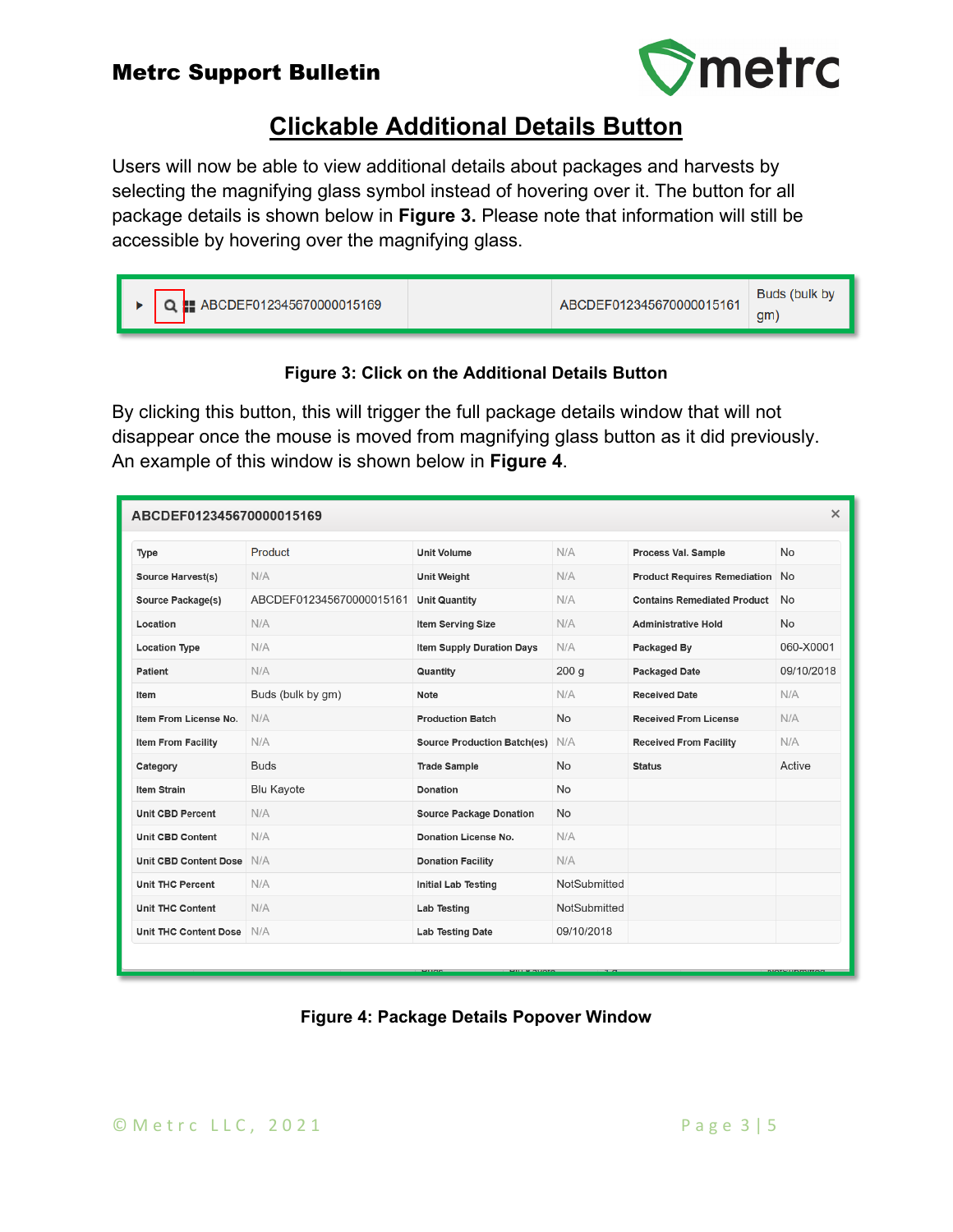

# **Grid Highlight Update**

In the most recent release, users may have noticed when a new action was recorded within the screen they were working in, certain areas highlighted in yellow as you see below in **Figure 5**.

This change was intentional, and the purpose was to provide users a clearer indication when a change had occurred on their screen. Examples of highlighting that could occur would be repackaging, adjusting, changing locations, etc.

It was identified during the release, that some areas were highlighting unexpectedly. Within this release, the areas that aren't changing such as history will no longer highlight when being selected. If there are any areas that are still highlighting when no changes occur, please notify [support@metrc.com.](mailto:support@metrc.com)

| <b>Active</b> | On Hold<br>Inactive                | In Transit                                      |                                          |               |                               |                  |                                                                                |                |                   |                                 |                        |                                      |                         |                |
|---------------|------------------------------------|-------------------------------------------------|------------------------------------------|---------------|-------------------------------|------------------|--------------------------------------------------------------------------------|----------------|-------------------|---------------------------------|------------------------|--------------------------------------|-------------------------|----------------|
|               | Submit for Testing<br>New Packages | Remediate                                       | Create Plantings<br><b>Unpack Plants</b> |               | New Transfer                  | Change Locations | Change Items                                                                   |                | Change Reg'd LTBs | Adjust<br>Change Notes          | Finish                 |                                      |                         |                |
|               |                                    |                                                 |                                          |               |                               |                  |                                                                                |                |                   |                                 | A.                     | $\overline{\mathbf{v}}$ $\mathbf{v}$ | Ξ۰                      |                |
|               | Tag                                | $\frac{1}{2}$ Src. H's $\frac{1}{2}$ Src. Pkg's |                                          |               |                               |                  | : Location : Item : Category : Item Strain : Quantity : P.B. No. : Lab Testing |                |                   |                                 | $\vdots$ A.H. $\vdots$ | Date                                 | $\vdots$ Rcv'd $\vdots$ |                |
|               | Q ## ABCDEF012345670000013871      | (multi-harvest)                                 | ABCDEF012345670000013870 Flower Room A   |               | Buds - GA<br>Red Kush<br>Buds |                  | <b>GA Red Kush</b>                                                             | 2 <sub>q</sub> |                   | <b>TestingInProgress</b><br>No. |                        | 09/30/2021                           |                         | $\mathbf{x}$   |
|               | ▶ Q   ABCDEF012345670000013870     | (multi-harvest)                                 |                                          | Flower Room B | Buds - GA<br>Red Kush         | <b>Buds</b>      | <b>GA Red Kush</b>                                                             | 4g             |                   | <b>TestingInProgress</b><br>No. |                        | 08/14/2021                           |                         | $\pmb{\times}$ |

**Figure 5: Grid Highlights**